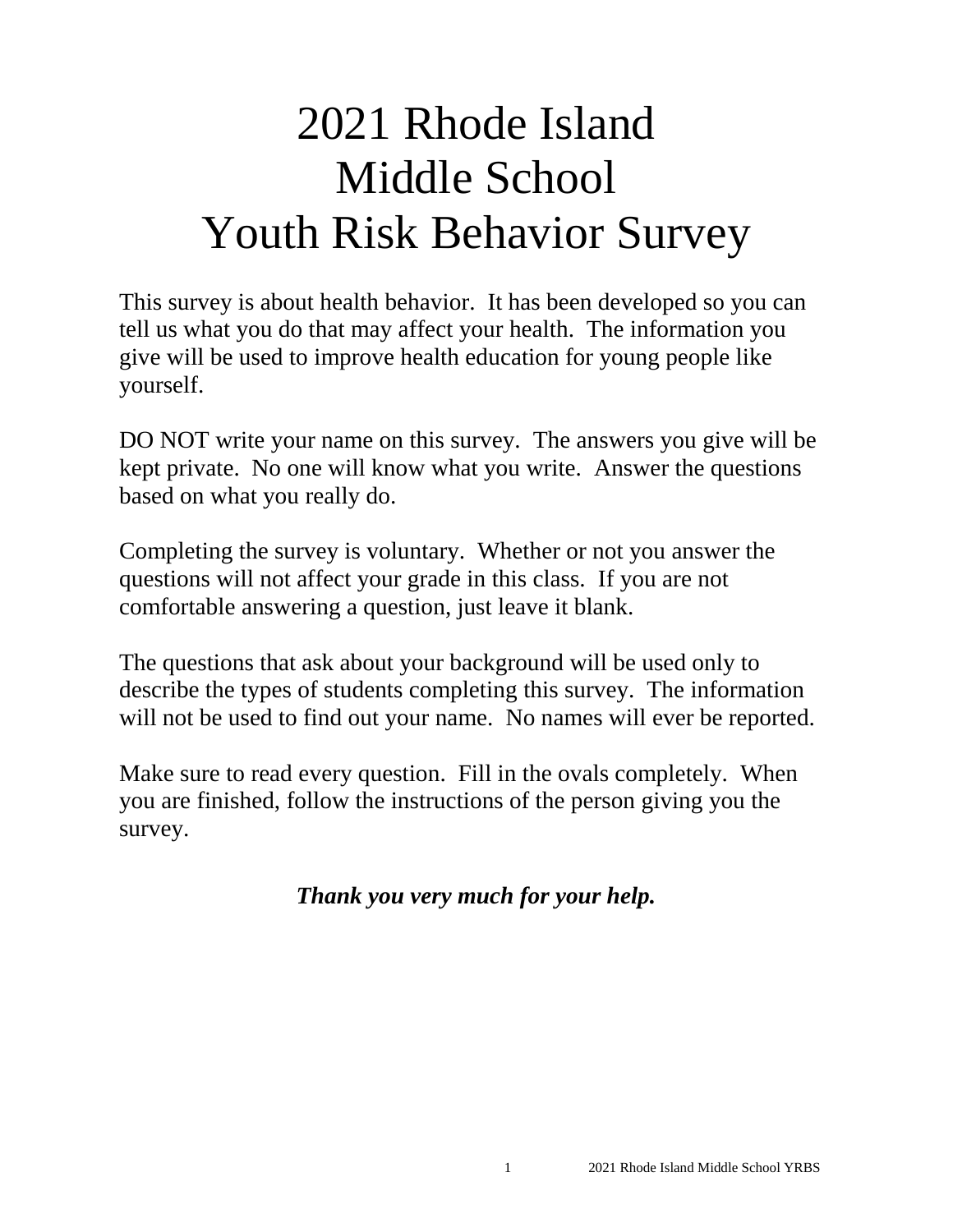### **Directions**

- **Use a #2 pencil only.**
- **Make dark marks.**
- **•Fill in a response like this: A B**  $\bullet$  **D.**
- **If you change your answer, erase your old answer completely.**
- 1. How old are you?
	- A. 10 years old or younger
	- B. 11 years old
	- C. 12 years old
	- D. 13 years old
	- E. 14 years old
	- F. 15 years old
	- G. 16 years old or older
- 2. What is your sex?
	- A. Female
	- B. Male
- 3. In what grade are you?
	- A. 6th grade
	- B. 7th grade
	- C. 8th grade
	- D. Ungraded or other grade
- 4. Are you Hispanic or Latino?
	- A. Yes
	- B. No
- 5. What is your race? **(Select one or more responses.)**
	- A. American Indian or Alaska Native
	- B. Asian
	- C. Black or African American
	- D. Native Hawaiian or Other Pacific Islander
	- E. White
- 6. A person's appearance, style, dress, or the way they walk or talk may affect how people describe them. How do you think other people at school would describe you?
	- A. Very feminine
	- B. Mostly feminine
	- C. Somewhat feminine
	- D. Equally feminine and masculine
	- E. Somewhat masculine
	- F. Mostly masculine
	- G. Very masculine

## **The next 2 questions ask about safety.**

- 7. How often do you wear a seat belt when **riding** in a car?
	- A. Never
	- B. Rarely
	- C. Sometimes
	- D. Most of the time
	- E. Always
- 8. During the past 30 days, how many times did you **ride** in a car or other vehicle **driven by someone who had been using marijuana** (also called pot or weed)?
	- A. 0 times
	- B. 1 time
	- C. 2 or 3 times
	- D. 4 or 5 times
	- E. 6 or more times

## **The next 2 questions ask about violencerelated behaviors and experiences.**

- 9. During the past 12 months, how many times were you in a physical fight on school property?
	- A. 0 times
	- B. 1 time
	- C. 2 or 3 times
	- D. 4 or 5 times
	- E. 6 or 7 times
	- F. 8 or 9 times
	- G. 10 or 11 times
	- H. 12 or more times
- 10. Have you ever seen someone get physically attacked, beaten, stabbed, or shot in your neighborhood?
	- A. Yes
	- B. No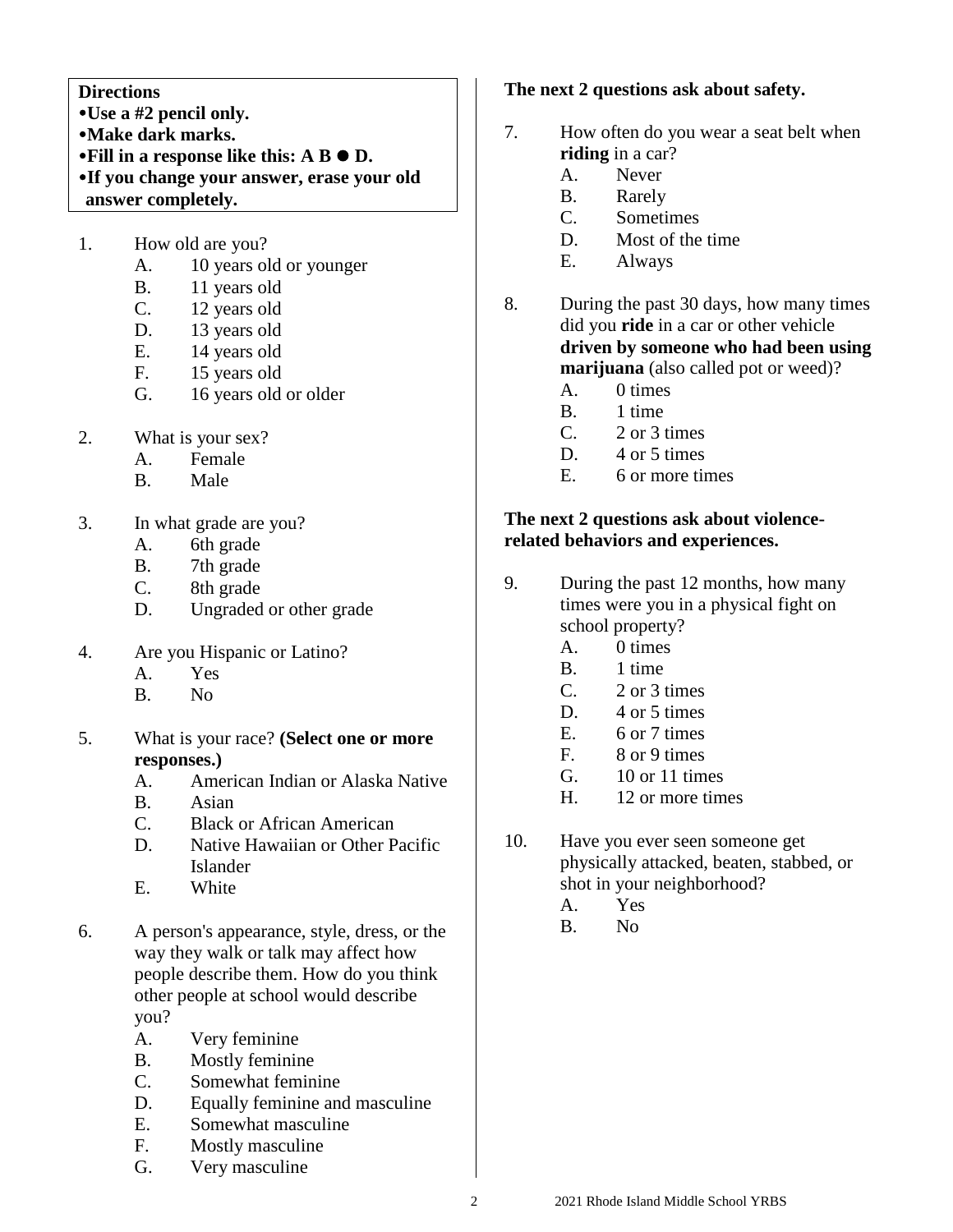**The next 2 questions ask about bullying. Bullying is when 1 or more students tease, threaten, spread rumors about, hit, shove, or hurt another student over and over again. It is not bullying when 2 students of about the same strength or power argue or fight or tease each other in a friendly way.**

- 11. Have you ever been bullied **on school property**?
	- A. Yes
	- B. No
- 12. Have you ever been **electronically** bullied? (Count being bullied through texting, Instagram, Facebook, or other social media.)
	- A. Yes
	- B. No

**The next 3 questions ask about attempted suicide. Sometimes people feel so depressed about the future that they may consider attempting suicide or killing themselves.**

- 13. Have you ever **seriously** thought about killing yourself?
	- A. Yes
	- B. No
- 14. Have you ever made a **plan** about how you would kill yourself?
	- A. Yes
	- B. No
- 15. Have you ever **tried** to kill yourself?
	- A. Yes
	- B. No

## **The next 4 questions ask about cigarette smoking.**

- 16. Have you ever tried cigarette smoking, even one or two puffs?
	- A. Yes
	- B. No
- 17. During the past 30 days, on how many days did you smoke cigarettes?
	- A. 0 days
	- B. 1 or 2 days
	- C.  $3 \text{ to } 5 \text{ days}$
	- D. 6 to 9 days
	- E. 10 to 19 days
	- F. 20 to 29 days
	- G. All 30 days
- 18. During the past 30 days, on the days you smoked, how many cigarettes did you smoke **per day**?
	- A. I did not smoke cigarettes during the past 30 days
	- B. Less than 1 cigarette per day
	- C. 1 cigarette per day
	- D. 2 to 5 cigarettes per day
	- E. 6 to 10 cigarettes per day
	- F. 11 to 20 cigarettes per day
	- G. More than 20 cigarettes per day
- 19. Does anyone who lives with you smoke cigarettes?
	- A. Yes
	- B. No

**The next 3 questions ask about electronic vapor products, such as JUUL, SMOK, Suorin, Vuse, and blu. Electronic vapor products include e-cigarettes, vapes, vape pens, e-cigars, e-hookahs, hookah pens, and mods.**

- 20. Have you ever used an electronic vapor product?
	- A. Yes
	- B. No
- 21. During the past 30 days, on how many days did you use an electronic vapor product?
	- A. 0 days
	- B. 1 or 2 days
	- C. 3 to 5 days
	- D. 6 to 9 days
	- E. 10 to 19 days
	- F. 20 to 29 days
	- G. All 30 days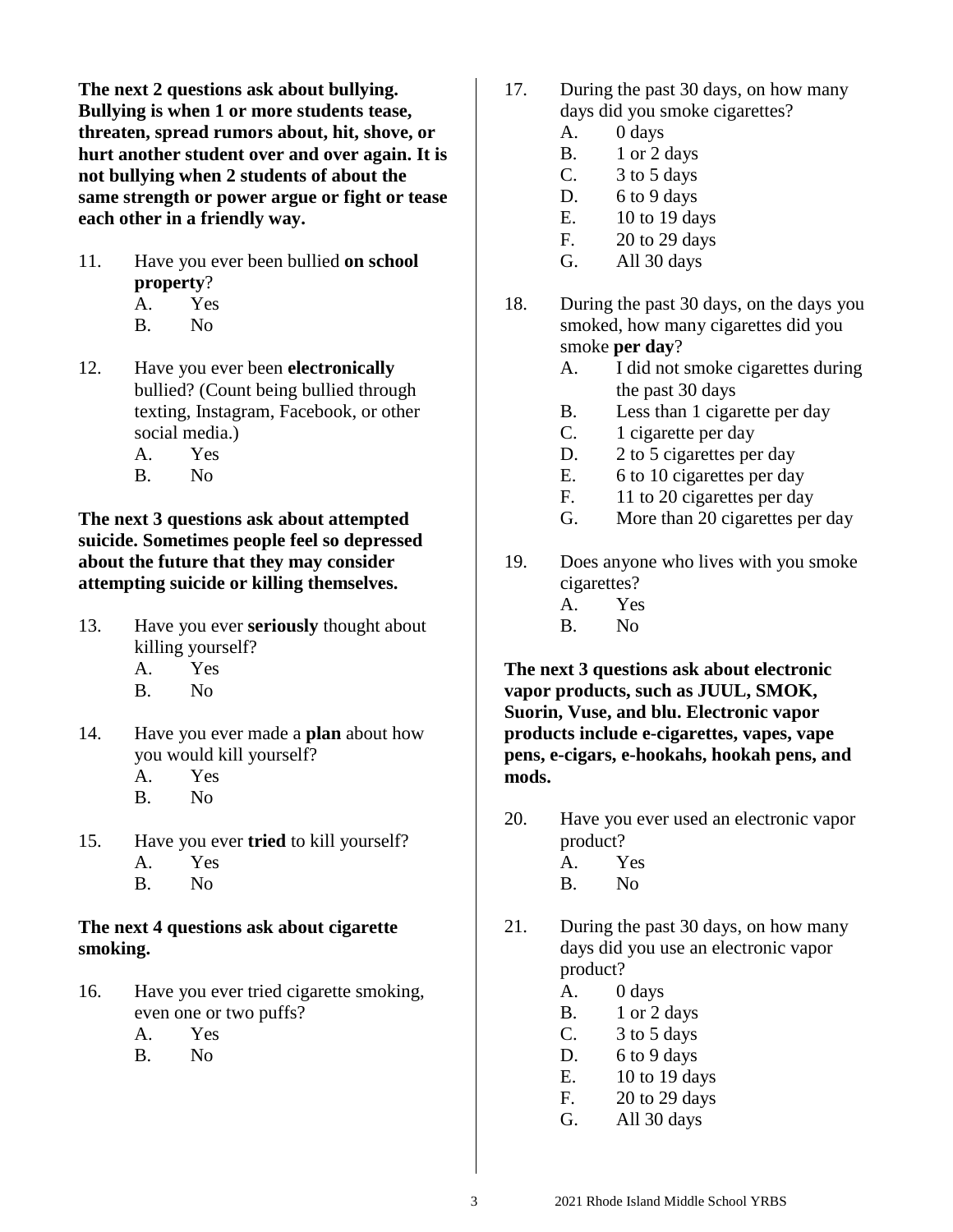- 22. Have you ever been curious about using an electronic vapor product?
	- A. I have used an electronic vapor product
	- B. Yes
	- C. No

## **The next 2 questions ask about other tobacco products.**

- 23. During the past 30 days, on how many days did you use **chewing tobacco, snuff, dip**, **snus, or dissolvable tobacco products**, such as Copenhagen, Grizzly, Skoal, or Camel Snus? (Do **not** count any electronic vapor products.)
	- A. 0 days
	- B. 1 or 2 days
	- C. 3 to 5 days
	- D. 6 to 9 days
	- E. 10 to 19 days
	- F. 20 to 29 days
	- G. All 30 days
- 24. During the past 30 days, on how many days did you smoke **cigars, cigarillos, or little cigars**?
	- A. 0 days
	- B. 1 or 2 days
	- C. 3 to 5 days
	- D. 6 to 9 days
	- E. 10 to 19 days
	- F. 20 to 29 days
	- G. All 30 days

**The next 2 questions ask about drinking alcohol. This includes drinking beer, wine, flavored alcoholic beverages, and liquor such as rum, gin, vodka, or whiskey. For these questions, drinking alcohol does not include drinking a few sips of wine for religious purposes.**

- 25. Have you ever had a drink of alcohol, other than a few sips?
	- A. Yes
	- B. No
- 26. How old were you when you had your first drink of alcohol other than a few sips?
	- A. I have never had a drink of alcohol other than a few sips
	- B. 8 years old or younger
	- C. 9 years old
	- D. 10 years old
	- E. 11 years old
	- F. 12 years old
	- G. 13 years old or older

**The next 2 questions ask about marijuana use. Marijuana also is called pot or weed. For these questions, do not count CBD-only or hemp products, which come from the same plant as marijuana, but do not cause a high when used alone.**

- 27. Have you ever used marijuana?
	- A. Yes
	- B. No
- 28. How old were you when you tried marijuana for the first time?
	- A. I have never tried marijuana
	- B. 8 years old or younger
	- C. 9 years old
	- D. 10 years old
	- E. 11 years old
	- F. 12 years old
	- G. 13 years old or older

**The next question asks about the use of prescription pain medicine without a doctor**'**s prescription or differently than how a doctor told you to use it. For this question, count drugs such as codeine, Vicodin, OxyContin, Hydrocodone, and Percocet.**

- 29. Have you ever taken **prescription pain medicine** without a doctor's prescription or differently than how a doctor told you to use it?
	- A. Yes
	- B. No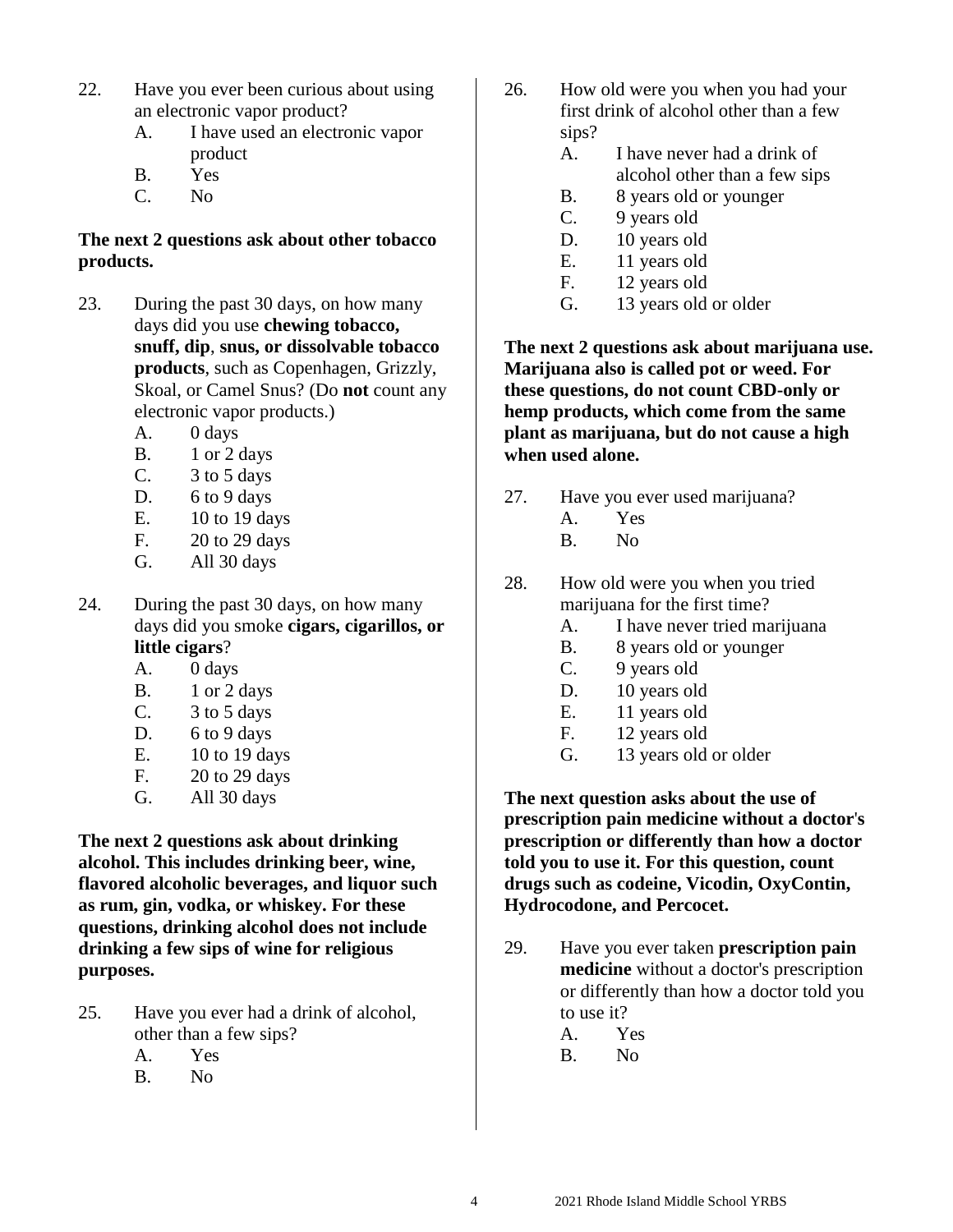## **The next question asks about sexual intercourse.**

- 30. Have you ever had sexual intercourse? A. Yes
	- B. No
	-

# **The next question asks about body weight.**

- 31. Which of the following are you trying to do about your weight?
	- A. **Lose** weight
	- B. **Gain** weight
	- C. **Stay** the same weight
	- D. I am **not trying to do anything** about my weight

## **The next 3 questions ask about food and drinks.**

- 32. What type of plain or unflavored water do you drink most often? (Select only **one** response.)
	- A. I do not drink plain or unflavored water
	- B. Bottled water purchased from a store
	- C. Carbonated water (unflavored seltzer, sparkling water, club soda, or SodaStream) in either a bottle, can, or glass
	- D. Tap water or water directly from a faucet or bubbler without a filter on it
	- E. Water from a faucet, refrigerator, or pitcher with a filter on it
	- F. Some other type of water
- 33. During the past 7 days, on how many days did you eat **breakfast**?
	- A. 0 days
	- B. 1 day
	- $C.$  2 days
	- D. 3 days
	- E. 4 days
	- F. 5 days
	- G. 6 days
	- H. 7 days
- 34. During the past 30 days, how often did you go hungry because there was not enough food in your home?
	- A. Never
	- B. Rarely
	- C. Sometimes
	- D. Most of the time
	- E. Always

# **The next 2 questions ask about physical activity.**

- 35. During the past 7 days, on how many days were you physically active for a total of **at least 60 minutes per day**? (Add up all the time you spent in any kind of physical activity that increased your heart rate and made you breathe hard some of the time.)
	- A. 0 days
	- B. 1 day
	- $C.$  2 days
	- D. 3 days
	- E. 4 days
	- F. 5 days
	- G. 6 days
	- H. 7 days
- 36. On an average school day, how many hours do you spend in front of a TV, computer, smart phone, or other electronic device watching shows or videos, playing games, accessing the Internet, or using social media (also called "screen time")? (Do **not** count time spent doing schoolwork.)
	- A. Less than 1 hour per day
	- B. 1 hour per day
	- C. 2 hours per day
	- D. 3 hours per day
	- E. 4 hours per day
	- F. 5 or more hours per day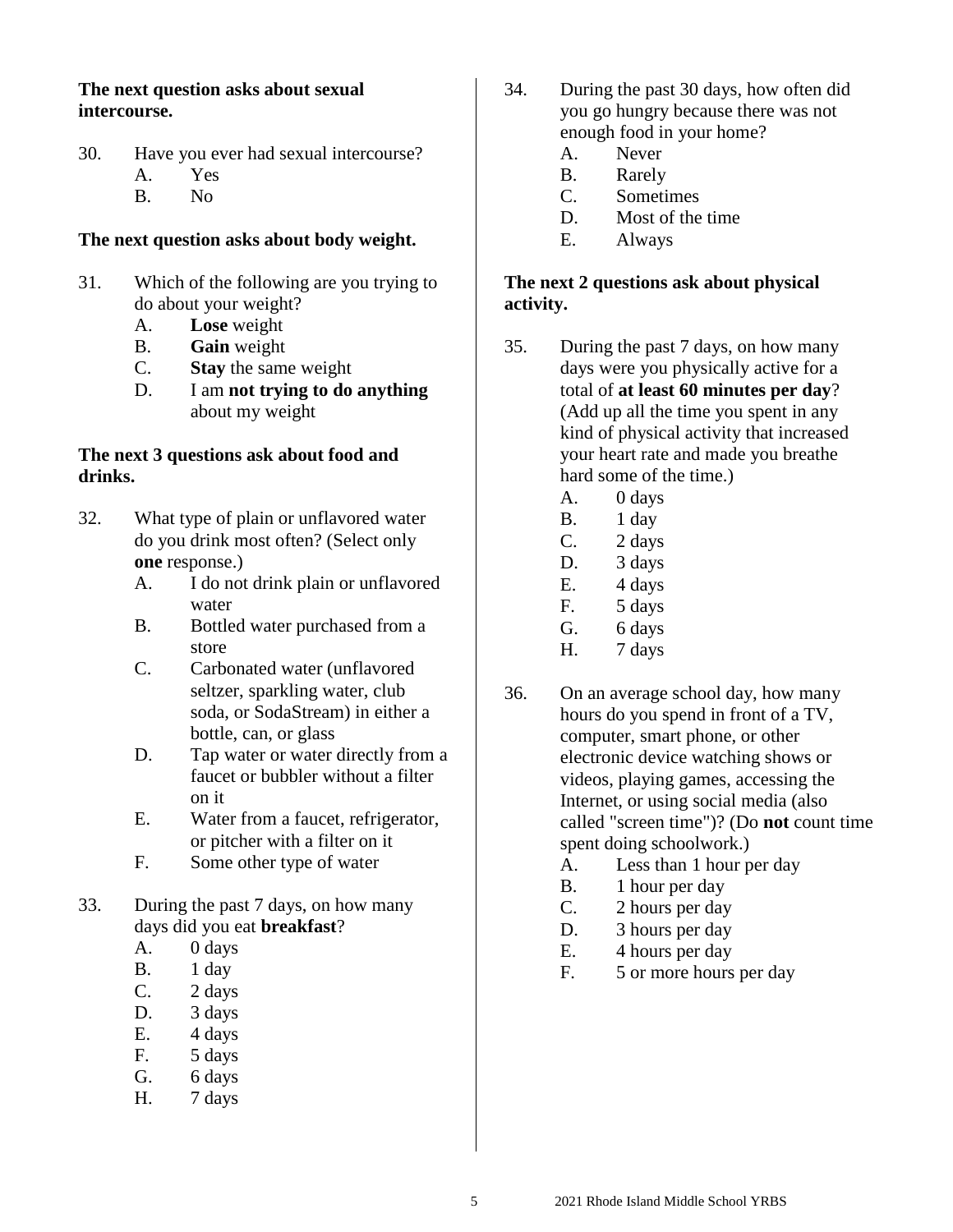**The next question asks about concussions. A concussion is when a blow or jolt to the head causes problems such as headaches, dizziness, being dazed or confused, difficulty remembering or concentrating, vomiting, blurred vision, or being knocked out.**

- 37. During the past 12 months, how many times did you have a concussion **from playing a sport or being physically active**?
	- A. 0 times
	- B. 1 time
	- C. 2 times
	- D. 3 times
	- E. 4 or more times

#### **The next 3 questions ask about your teeth and mouth.**

- 38. When was the last time you saw a dentist for a check-up, exam, teeth cleaning, or other dental work?
	- A. During the past 12 months
	- B. Between 12 and 24 months ago
	- C. More than 24 months ago
	- D. Never
	- E. Not sure
- 39. During the past 12 months, how many times have your teeth or mouth been painful or sore?
	- A. 0 times
	- B. 1 time
	- C. 2 or 3 times
	- D. 4 or 5 times
	- E. 6 or more times
- 40. During the past 12 months, how often were you self-conscious or embarrassed because of your teeth or mouth?
	- A. Never
	- B. Rarely
	- C. Sometimes
	- D. Most of the time
	- E. Always

### **The next 8 questions ask about other healthrelated topics.**

- 41. Have you ever been taught about AIDS or HIV infection in school?
	- A. Yes
	- B. No
	- C. Not sure
- 42. Do you agree or disagree that you feel like you belong at your school?
	- A. Strongly agree
	- B. Agree
	- C. Not sure
	- D. Disagree
	- E. Strongly disagree
- 43. Besides your parents, how many adults would you feel comfortable seeking help from if you had an important question affecting your life?
	- A. 0 adults
	- B. 1 adult
	- C. 2 adults
	- D. 3 adults
	- E. 4 adults
	- F. 5 or more adults
- 44. During the past 30 days, how often was your mental health not good? (Poor mental health includes stress, anxiety, and depression.)
	- A. Never
	- B. Rarely
	- C. Sometimes
	- D. Most of the time
	- E. Always
- 45. On an average school night, how many hours of sleep do you get?
	- A. 4 or less hours
	- B. 5 hours
	- C. 6 hours
	- D. 7 hours
	- E. 8 hours
	- F. 9 hours
	- G. 10 or more hours